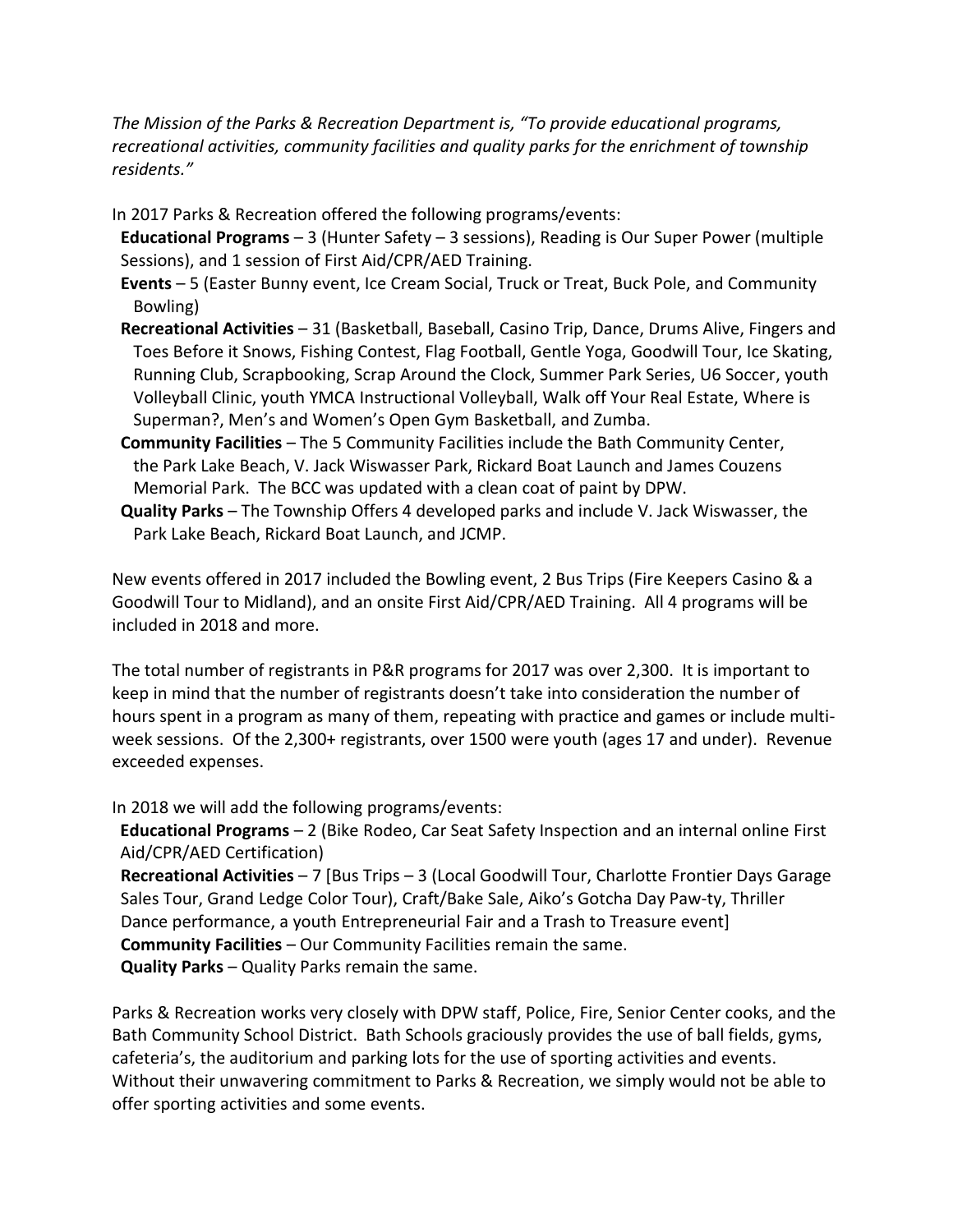I have had the privilege of working with over 200 volunteers & sponsors in Parks & Recreation programs/events during 2017. The inclusion of volunteers is essential and very much appreciated.

**neijer** of Bath Township continues to be our largest financial contributor. The donation of a gift card in 2017 assisted financially with the Easter Bunny event (prizes, toys and candy), Buck Pole event (refreshments and door prizes), the Annual Fishing Contest on Park Lake (prizes), Snow Sculpture Competition (prize), Where is Spiderman? (prizes), Truck or Treat (product), and the Summer Park Series (art supplies).

In 2017, Truck or Treat was supported with less than half a cent/participant and was the largest attended with 550 youth (not to mention adults). This event provided for 35 businesses to hand out their literature and a piece of candy to each Trick or Treater. Many families in our community look forward to this event each year not to mention businesses.

Parks and Recreation Committee meetings are held with up to 7 committee members in addition to Karen Hildebrant serving as the staff member. Meetings are held on the  $1<sup>st</sup>$  Monday of each month, beginning at 6 p.m. in the BOT room.

Monthly water samples are drawn in V. Jack Wiswasser Park by our DPW staff from April through October. These samples are taken to the DEQ Testing Lab in Lansing and results are sent to my office to be shared. For V. Jack Wiswasser Park to remain open to the public, water sample results must fall within their safe criteria guidelines for the detection levels of coliforms and bacteria. The Bacteriology test covers levels of chloride, fluoride, hardness, iron, nitrate, nitrite, sodium, and sulfate in the water.

Procedures continue to be developed and updated for Parks & Recreation programs and events.

Each program/event file will contain a Program/Event Worksheet, and an excel spreadsheet, a participant roster, registration forms, survey results and a copy of receipts.

- The Program/Event Worksheet has been developed to keep track of details. This worksheet will identify the type of program that is being offered and the benefit it will provide to the community. It allows the Director to measure, record and rate objectives, identify expenses and volunteers and also provides a space for comments/suggestions for the following year.
- Ongoing expenses are entered on an Excel Spreadsheet throughout the program/event and assists in keeping track of the program financials to ensure the program is offered within the budgeted amount.
- At the end of each program an activities roster of participants is printed for the file as mandated under the Michigan Township Record Retention process. This roster can be discarded after 4 years.
- A copy of each registration form is also contained in a program/event file.